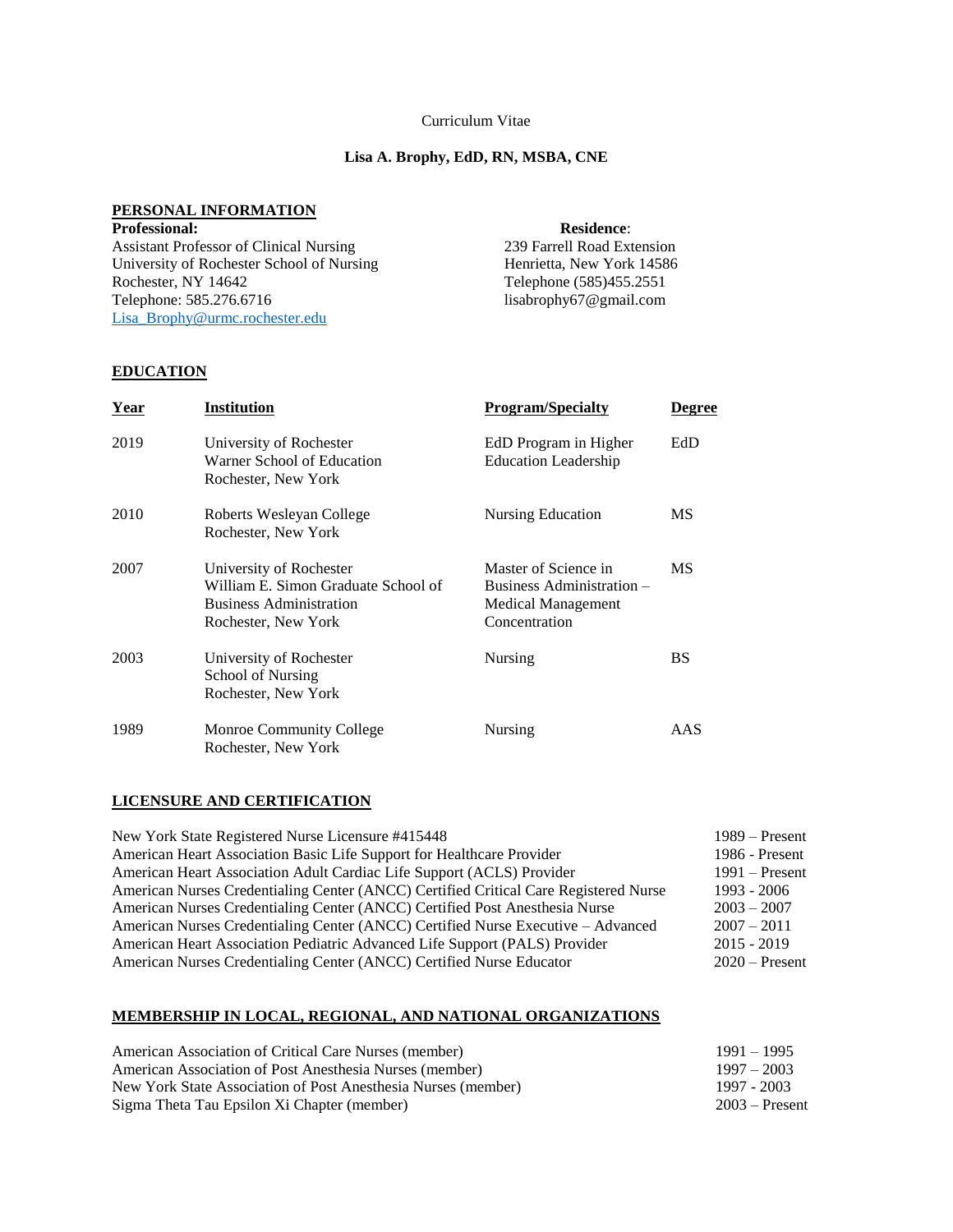| Finger Lakes Association of Nurse Executives and Leaders (member)                    | $2007$ – Present |  |
|--------------------------------------------------------------------------------------|------------------|--|
| American Organization of Nurse Executives (member)                                   | $2011$ - Present |  |
| Finger Lakes Association of Nurse Executives and Leaders (Elections committee chair) | $2019 - 2021$    |  |

# **PROFESSIONAL HOSPITAL, AND ACADEMIC ADMINISTRATIVE APPOINTMENTS**

| $2021 -$ Present | <b>Assistant Dean for Education</b>                                                                                                                                                                                                                                                                                                                                                                                                                                                                                                                                                                                                                                                                                                                                                                                                                                                                                                                                                                                                                                                                                        |
|------------------|----------------------------------------------------------------------------------------------------------------------------------------------------------------------------------------------------------------------------------------------------------------------------------------------------------------------------------------------------------------------------------------------------------------------------------------------------------------------------------------------------------------------------------------------------------------------------------------------------------------------------------------------------------------------------------------------------------------------------------------------------------------------------------------------------------------------------------------------------------------------------------------------------------------------------------------------------------------------------------------------------------------------------------------------------------------------------------------------------------------------------|
|                  | <b>University of Rochester School of Nursing</b>                                                                                                                                                                                                                                                                                                                                                                                                                                                                                                                                                                                                                                                                                                                                                                                                                                                                                                                                                                                                                                                                           |
|                  | <b>Rochester, New York</b>                                                                                                                                                                                                                                                                                                                                                                                                                                                                                                                                                                                                                                                                                                                                                                                                                                                                                                                                                                                                                                                                                                 |
| $2019 - 2021$    | <b>Co-Program Director for ABPNN Program</b><br><b>University of Rochester School of Nursing</b><br><b>Rochester, New York</b><br>Facilitated ABPNN faculty in the development, implementation, evaluation, and ongoing<br>$\bullet$<br>revision of overall program curricula<br>Collaborated with course faculty, school registrar, admissions, student affairs, finance, IT, and<br>$\bullet$<br>administrative departments for any ABPNN issues<br>Participated in Advancement/Alumni Engagement activities such as Dean's Diamond Dinner<br>$\bullet$<br>and Alumni Breakfast with the Dean/Associate Deans/Program Directors<br>Participated in Senior Academic Leadership Team Activities<br>$\bullet$<br>Led CCNE Accreditation Standard One Team<br>$\bullet$<br>Collaborated with Associate Dean and Program Directors on COE strategic plan<br>$\bullet$<br>Facilitated data collection, management, analysis, and reporting procedures<br>$\bullet$<br>Collaborated with student affairs for all student related issues<br>$\bullet$<br>(see teaching assignments for additional responsibilities)<br>$\bullet$ |
|                  |                                                                                                                                                                                                                                                                                                                                                                                                                                                                                                                                                                                                                                                                                                                                                                                                                                                                                                                                                                                                                                                                                                                            |
| $2018 - 2019$    | <b>Assistant Program Director for ABPNN Program</b><br><b>University of Rochester School of Nursing</b><br><b>Rochester, New York</b><br>Facilitated ABPNN faculty in the development, implementation, evaluation, and ongoing<br>٠<br>revision of overall program curricula<br>Assisted Program Directors as needed<br>٠<br>(see teaching assignments for additional responsibilities)<br>$\bullet$                                                                                                                                                                                                                                                                                                                                                                                                                                                                                                                                                                                                                                                                                                                       |
| 2012 - 2014      | <b>Nurse Manager</b><br><b>Episcopal Church Home</b><br><b>Rochester, New York</b><br>Managed daily operations of Sub-acute rehabilitation unit<br>$\bullet$<br>Oversight for all unit staff concerns<br>٠<br>Collaborated with providers in the care of all admitted patients<br>٠<br>Responsible for all admission and discharge criteria<br>$\bullet$<br>Served as house supervisor as needed<br>$\bullet$                                                                                                                                                                                                                                                                                                                                                                                                                                                                                                                                                                                                                                                                                                              |
| $2010 - 2012$    | <b>Director of Education</b><br><b>Highland Hospital</b><br><b>Rochester, New York</b><br>Developed and facilitated all hospital wide mandatory education programs<br>Collaborated with hospital department leaders for all educational initiatives<br>$\bullet$<br>Oversaw new graduate nursing orientation<br>Member of senior leadership team<br>Principal writer for Magnet Designation Application<br>Supervised all department of education educators and staff                                                                                                                                                                                                                                                                                                                                                                                                                                                                                                                                                                                                                                                      |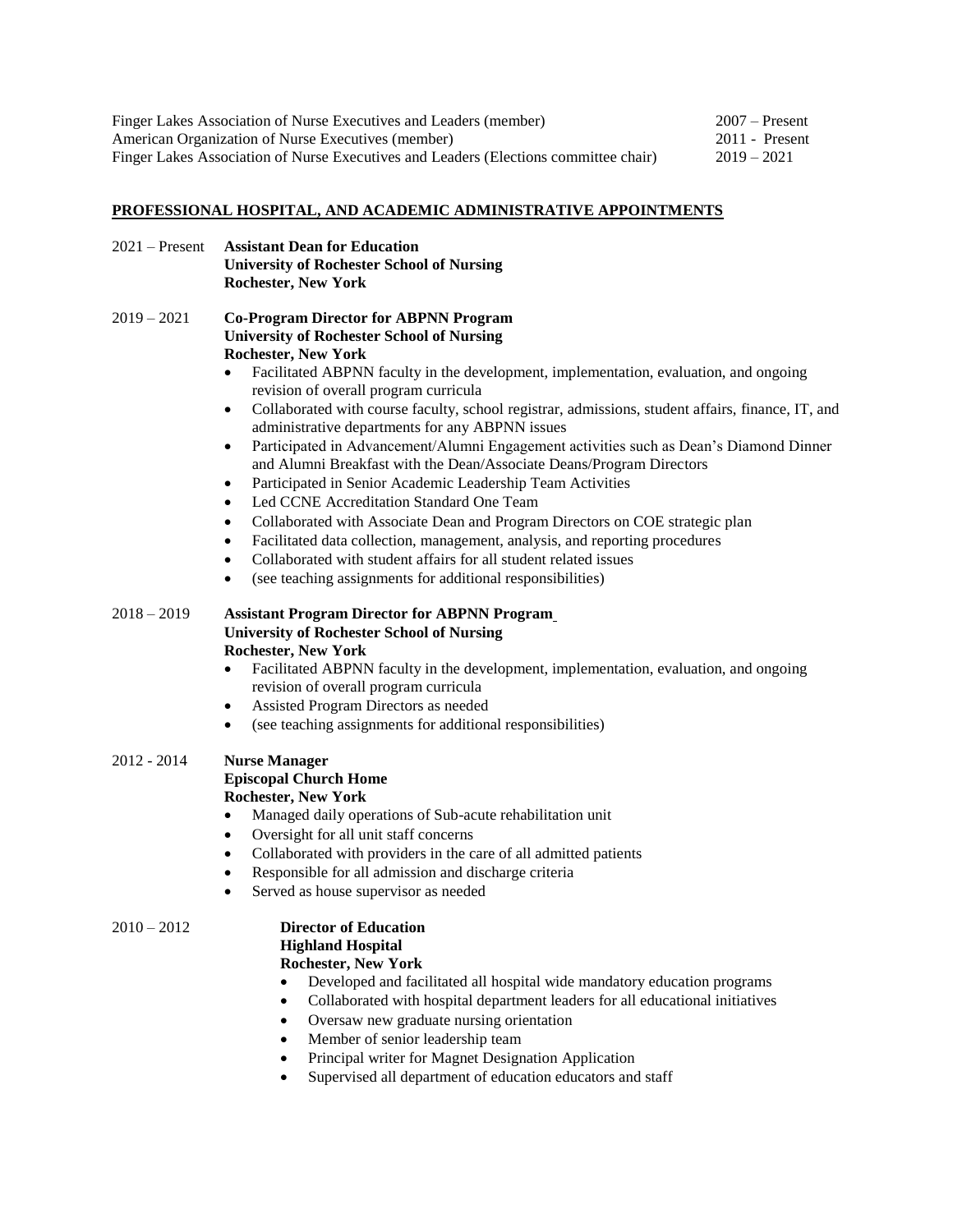| $2009 - 2010$                                | <b>Nurse Manager - Perianesthesia Services</b><br><b>Highland Hospital</b><br><b>Rochester, New York</b><br>Managed daily operations for PACU, Same Day Surgery, and Pre-operative Clinic<br>Responsible for all budgetary matters with monthly reports for all areas<br>٠<br>Collaborated with hospital leadership, HR, and IT for all staff issues/concerns<br>$\bullet$<br>Provided direct patient care in all areas as needed<br>$\bullet$                                        |
|----------------------------------------------|---------------------------------------------------------------------------------------------------------------------------------------------------------------------------------------------------------------------------------------------------------------------------------------------------------------------------------------------------------------------------------------------------------------------------------------------------------------------------------------|
| $2005 - 2007$                                | <b>Associate Director of Nursing - Emergency Services</b><br><b>Strong Memorial Hospital</b><br><b>Rochester, New York</b><br>Responsible for all daily operational activities<br>$\bullet$<br>Collaborated with senior provider leadership to improve ED throughput<br>$\bullet$<br>Responsible for all budgetary concerns for the department<br>$\bullet$<br>24/7 accountability for all staff and unit needs for all responsible areas within the<br>$\bullet$<br>service          |
| $2003 - 2005$<br><b>FACULTY APPOINTMENTS</b> | <b>Nurse Manager - Post Anesthesia Care Unit</b><br><b>Strong Memorial Hospital</b><br><b>Rochester, New York</b><br>Responsible for all daily operational activities<br>$\bullet$<br>Collaborated with Perioperative leadership to ensure seamless throughput<br>$\bullet$<br>Responsible for all budgetary concerns for the department<br>$\bullet$<br>24/7 accountability for all unit and staff needs<br>$\bullet$<br>Conducted yearly performance evaluations for all staff<br>٠ |
| $2019 -$ Present                             | <b>Assistant Professor of Clinical Nursing</b><br>University of Rochester School of Nursing<br>Rochester, New York                                                                                                                                                                                                                                                                                                                                                                    |
| $2015 - 2019$                                | <b>Senior Associate</b><br>University of Rochester School of Nursing<br>Rochester, New York                                                                                                                                                                                                                                                                                                                                                                                           |
| $2013 - 2015$                                | <b>Instructor of Clinical Nursing</b><br>University of Rochester School of Nursing<br>Rochester, New York                                                                                                                                                                                                                                                                                                                                                                             |

## **CLINICAL APPOINTMENTS**

- **2009 – 2010 Clinical Resource Nurse** Strong Memorial Hospital Rochester, New York
- **2007 – 2008 Clinical Analyst – Nursing Informatics** Strong Memorial Hospital Rochester, New York
- **1997 –2003 Clinical Nurse** Post Anesthesia Care unit Strong Memorial Hospital Rochester, New York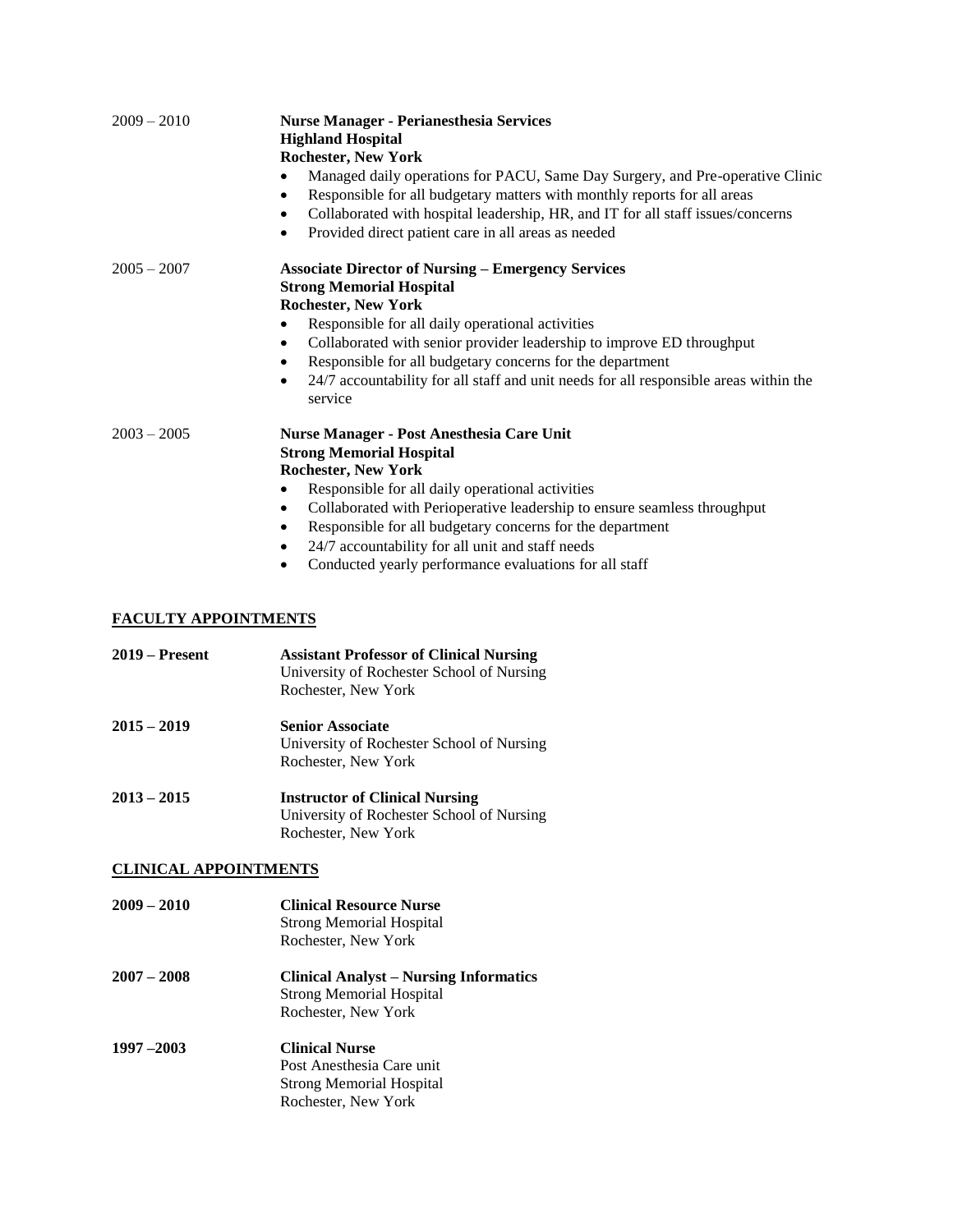| $1995 - 1997$ | <b>Travel Clinical Nurse</b><br>Critical Care<br><b>Trav Corp</b><br>Walden, Massachusetts                             |
|---------------|------------------------------------------------------------------------------------------------------------------------|
| 1994 - 1995   | <b>Clinical Nurse</b><br>Surgical-Trauma Intensive Care Unit<br><b>Strong Memorial Hospital</b><br>Rochester, New York |
| 1991 – 1994   | <b>Clinical Nurse</b><br>Cardio-Thoracic Intensive Care Unit<br>Rochester General Hospital<br>Rochester, New York      |
| $1990 - 1991$ | <b>Clinical Nurse</b><br>Medical Intensive Care Unit<br><b>Strong Memorial Hospital</b><br>Rochester, New York         |
| $1989 - 1990$ | <b>Clinical Nurse</b><br>Intermediate Cardiac Care Unit<br><b>Strong Memorial Hospital</b><br>Rochester, New York      |

## **COMMITTEES AND SERVICES – ADMINISTRATIVE**

| $2021 -$ Present | Faculty Governance Committee - Chair                            |
|------------------|-----------------------------------------------------------------|
| $2021 -$ Present | Senate Executive Council – ex-offocio                           |
| $2019$ - Present | Senior Administrative Leadership Team                           |
| $2019$ - Present | Curriculum Committee                                            |
| $2018$ - Present | Undergraduate Subcommittee                                      |
| $2019 - 2021$    | Faculty Governance - Member                                     |
| $2017 - 2019$    | <b>URSON LIFT Committee - Faculty Advisor</b>                   |
| $2009 - 2012$    | Ethics Committee (HH)                                           |
|                  | Management Council (HH)                                         |
|                  | Numerous Perioperative Councils (HH)                            |
| $2004 - 2008$    | <b>SMH IHI Flow Team Initiative (SMH)</b>                       |
| $2005 - 2007$    | <b>Emergency Preparedness (SMH)</b>                             |
|                  | Disaster Management (SMH)                                       |
|                  | Continuum of Quality Care (SMH)                                 |
|                  | <b>JCAHO</b> Steering Committee (SMH)                           |
|                  | Department Heads Executive Committee (SMH)                      |
| $2004 - 2007$    | <b>SMH Pain Management Coordinating Council, co-chair (SMH)</b> |
| $2003 - 2007$    | Nursing Practice Executive Council, member (SMH)                |

## **FELLOWSHIPS**

2021 – 2022 American Association for the Colleges of Nursing Elevating Leaders in Academic Nursing

## **HONORS AND AWARDS**